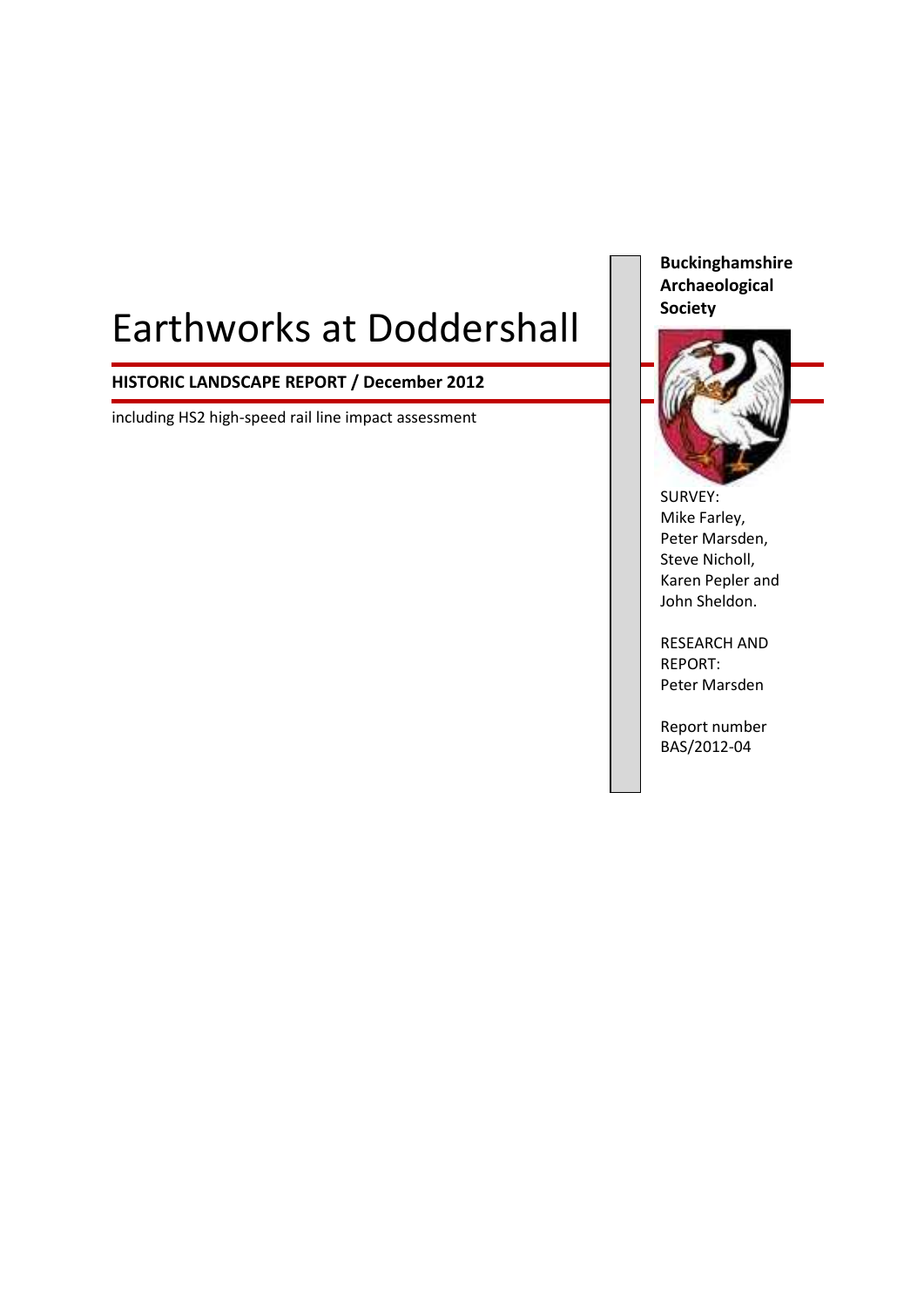# Earthworks at Doddershall

# **HISTORIC LANDSCAPE REPORT**

including HS2 high-speed rail line impact assessment **December 2012**

Report and documentary research by Peter Marsden, with contributions from Mike Farley, Steve Nicholl, Karen Pepler and John Sheldon. This is report number BAS/ 2012-04.





ABOVE: The official HS2 route plan of January 2012 showing where the line would cross the Doddershall estate. Doddershall House is marked 'A' and the earthworks 'B'. The line itself follows the trackbed of the existing goods line between Quainton and Calvert.<sup>1</sup>

LEFT: The western channel of the 'moat', looking north. PHOTOGRAPH: Marian Miller

# **SUMMARY**

Survey and documentary evidence show that the earthworks in question are one of eight moated sites within the pre-Domesday Doddershall estate. A survey by the Histircal Monuments Commission suggested that these may be the remains of a medieval moated house. An Ordnance Survey investigator, however, preferred to map them as a gun battery from the English Civil War of 1642-9. The site is currently unscheduled and has never been excavated.

A field survey and documentary research by members of the society found some evidence to support either theory, though insufficient to prove either. Both theories may be correct.

The planned HS2 rail line will pass within 100 metres of the earthworks, but may move closer if the existing goods line is to be retained – making it likely that construction works will destroy the site. This report concludes that the earthworks are a significant heritage asset and that a full archaeological survey is essential to determine their exact historical provenance.

Buckinghamshire Archaeological Society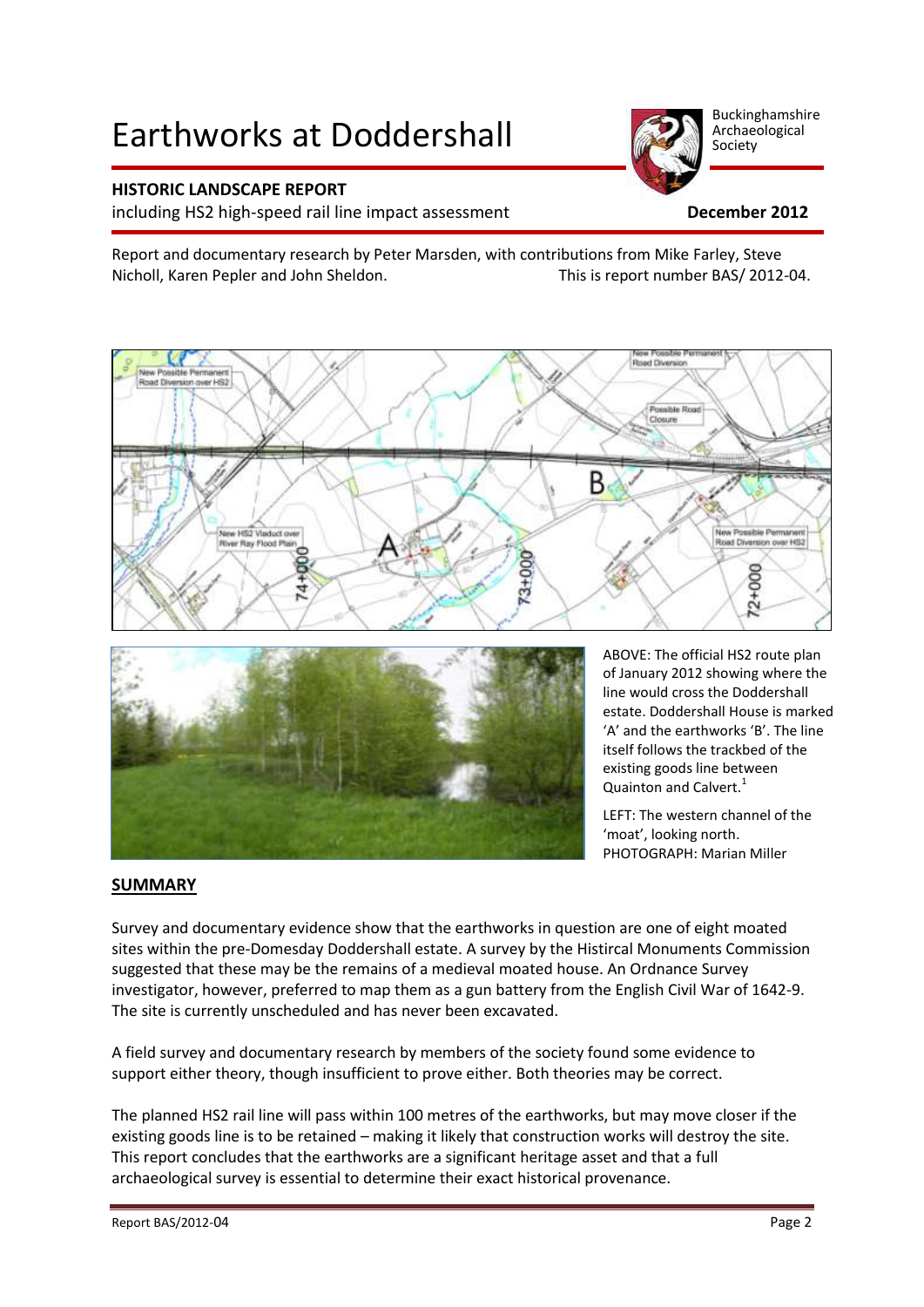# **1: The site**

# **1.1 Geographical location**

Beside the main eastern drive to Doddershall House there is a large horseshoe-shaped water-filled 20ft-wide ditch surrounded by a small mixed tree plantation. This appears on the modern Ordnance Survey map at Grid Reference SP 728197, where it is marked 'Civil War Battery'.<sup>2</sup> The original purpose of the site is, however, uncertain, so these notes will refer to it simply as the 'earthworks'.

# **1.2 Historic context**

The estate of Doddershall dates from at least Anglo-Saxon times and appears in Domesday Book in 1085.<sup>3</sup> The earthworks are one of a number of 'moated sites' within the estate, though they are not scheduled as a historic monument and have never been excavated.

The estate was subject to early enclosure around 1495, when tenants were evicted and dwellings left deserted and derelict. Within this context, the Royal Commission for Historic Monuments (RCHM) has recorded the earthworks as the remains of a medieval moated house.<sup>4</sup>

During the English Civil War of 1642-49 the area around Aylesbury was the scene of frequent skirmishes between Royalist and Parliamentary forces. In this context, an Ordnance Survey field investigator, disagreeing with the Commission's view, recorded the earthworks as a civil war gun battery. 5

The topography of Doddershall, as a landed estate in the hands of a single family for the past 400 years, offers a physical record of the economic and social history of Buckinghamshire.

# **1.3 The 21st-century context: the HS2 high-speed rail line**



The current HS2 route plan showing the line as it passes 100 metres north of the earthworks.

The revised route of the proposed HS2 high-speed rail line between London and Birmingham, defined in January 2012, shows the line following the existing track of the former Great Central line built in the 1890s. This runs 100 metres to the north of the earthworks at their nearest point.

Two factors indicate, however, that the earthworks would be seriously damaged by the construction of the HS2 line.

First, the land-take for HS2 will be greater to allow for power gantries and security fences on each side, and the construction work is likely to require

Secondly, Minister of Transport Justine Greening announced on 16 July 2012 that the government intends to upgrade the line between Oxford and Bedford through Verney Junction, reopening it to passengers. <sup>6</sup> This suggests the existing single-track line between Aylesbury and Verney Junction will need to be retained as a link to the restored line. To permit this, the proposed line of HS2 where it crosses the Doddershall estate would need to be moved to the south – bringing the earthworks directly within its construction zone.

considerable access roads.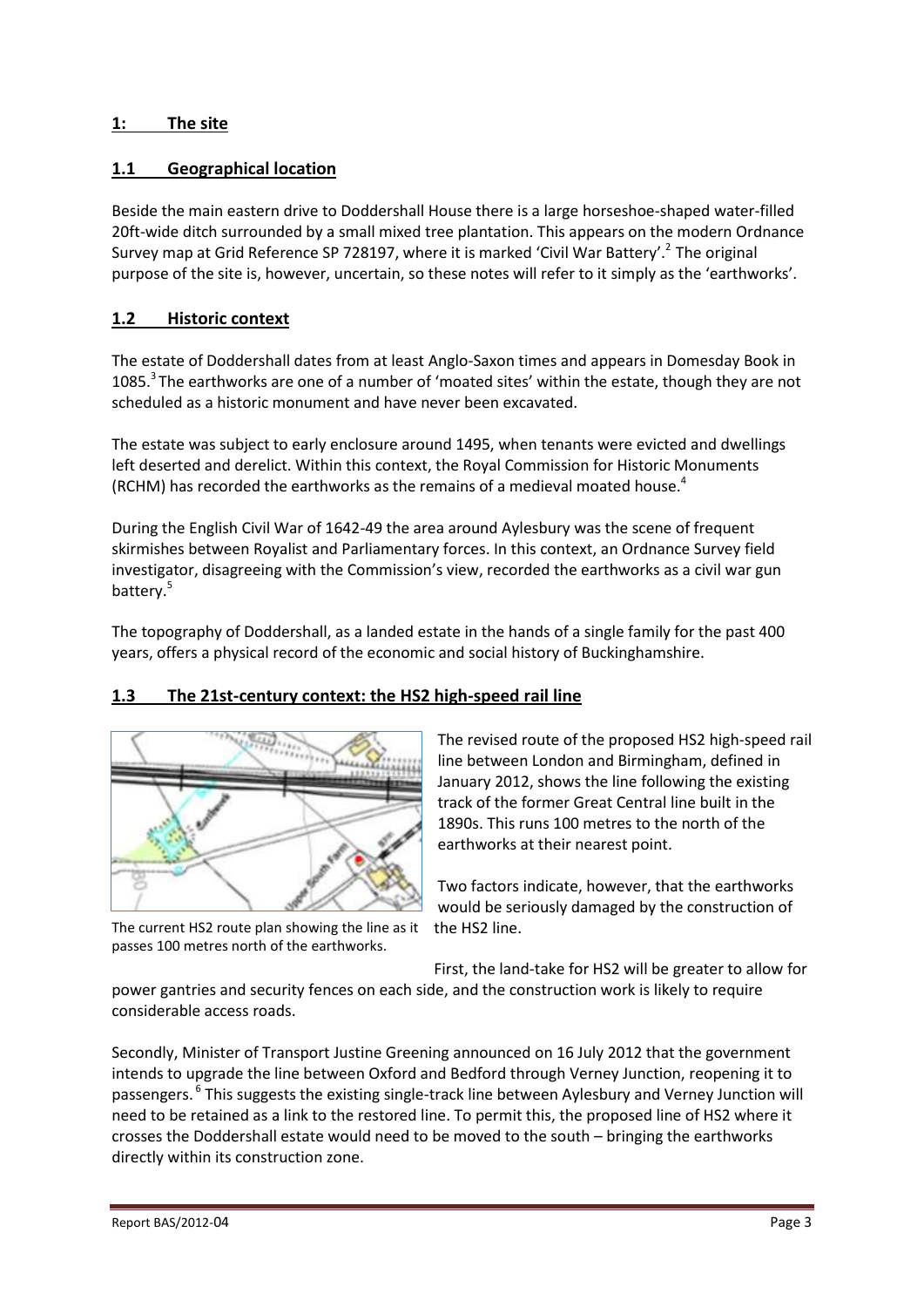# **2: The survey**

The earthworks were viewed by five members of the Bucks Archaeological Society in October and November 2012, though no exact measurements were made. They consist of a rectangular platform, roughly 50ft square, which is surrounded on three sides by a 20ft-wide 'moat'. The fourth, eastern side is open ground, roughly level with the nearby field, where there are slight indications of a related earthwork.

Earth has been mounded up on the inside of the

three 'moated' sides to form a rounded bank, and the centre of the platform has been raised above the surrounding ground by between five



The earthworks as shown in the Bucks Historic Environment Record (HER record ID 0033400000).

and ten feet. The centre of the 'horseshoe' faces west towards Doddershall House, 600 yards away.

The horseshoe-shaped moat or ditch also has short extensions at each corner. The interior platform and surrounding ground is irregular in places, indicating the recent dumping of spoil. Replanting has also taken place in the surrounding copse, where the majority of trees are 25-50 years of age.

# **2.1 Other survey results**

The RCHM described the site as a 'homestead moat' with an island raised 7ft and one arm of the moat filled in with material from the island.<sup>7</sup> Rodwell, transcriber of the Doddershall estate papers, agrees, suggesting that it is a moated house site dating from the 15th century or earlier. $8$ 

The Ordnance Survey's field investigator, on the other hand, describes the site as a 'Civil War earthwork designed as a battery position for a single cannon. Open horseshoe plan with a triple-sided defensive ditch' and an 'all-embracing zone of fire'. The investigator cites 'parallels in Lincolnshire, Derbyshire, Notts and elsewhere'.<sup>9</sup>

A more recent suggestion is that the shape of the interior earthworks may simply reflect dumped spoil arising from excavation of the 'ponds' with no specific intent to form 'banks', and that the earthworks result from agricultural work on the estate during the past two centuries.<sup>10</sup>

#### **3: Documentary evidence**

The documentary archives of the Doddershall Estate are deposited in the Centre for Bucks Studies. They amount to almost 600 documents, the more significant of which have been summarised by Rodwell.

# **3.1 Chaundelers**

Rodwell identifies no fewer than eight 'moated sites' on the manor of 'Doddeshull', as it is named in the earliest document, dated circa 1225.<sup>11</sup> He writes:

'It seems to me that the largest of these [moated] sites was "Chaundelers", the site that has been designated, for no very good reason, a Civil War Battery. There are a host of moated sites in Bucks,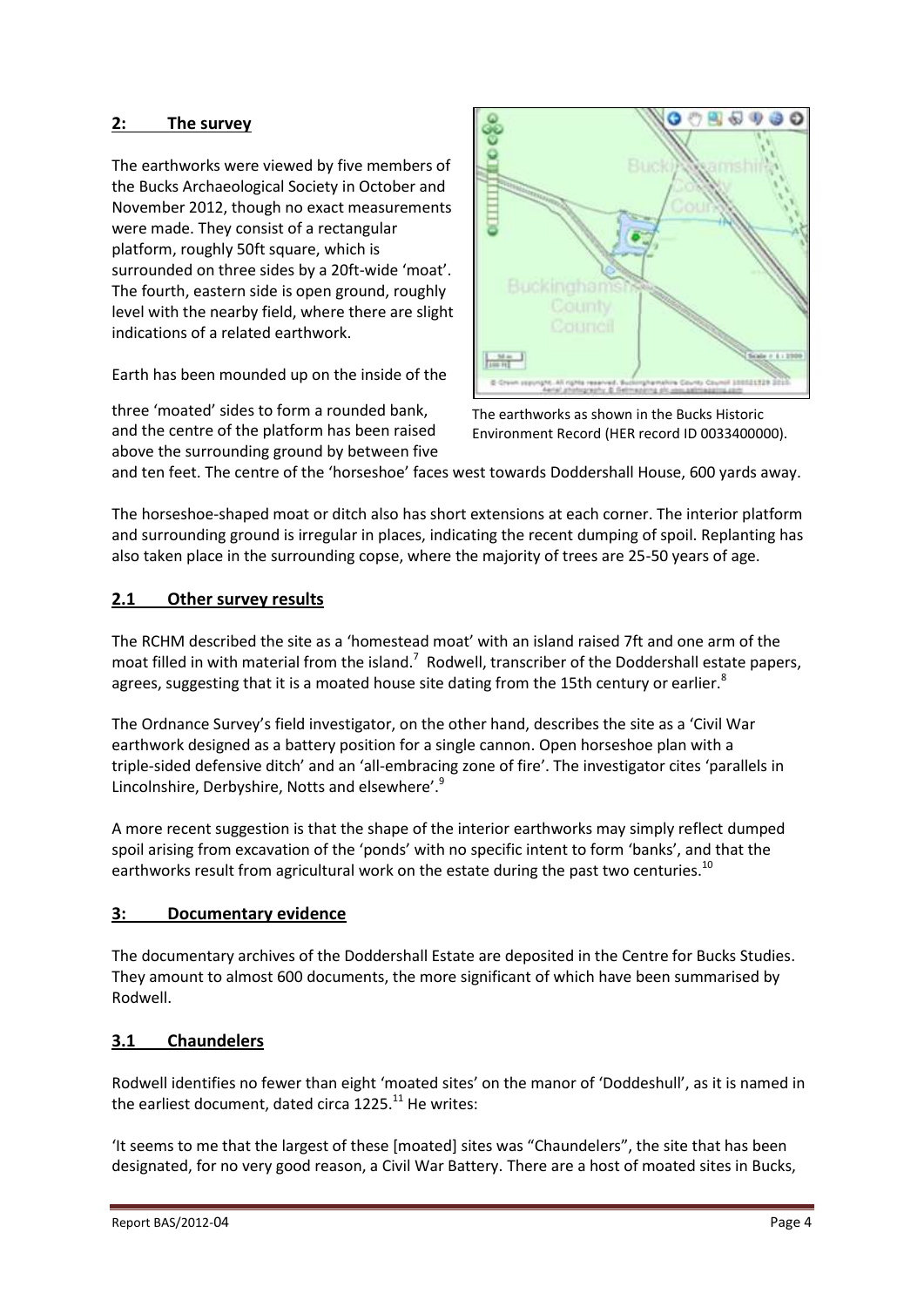but Doddershall seems to have more than its ration. There are eight sites here but none in Shipton Lee or Quainton. Mike Farley has written that they seem to be mainly 13th century, and it was probably the fashion of the day to moat one's house.'<sup>12</sup>

The reference to 'Chaundelers' is in a document dated 10 November 1430: 'Richard Chaundeler of Wotton under Bernwood and Margery his wife, Grant to Walter Sclattons of doddurshull and Joane his wife the moiety of a messuage called Chaundelers with the moiety of 1 rood of Arable land in Dodershull for a yearly rent of six pence.'<sup>13</sup>



Rodwell's historical map of the estate with the eight moated sites marked. The earthworks that are the subject of the report are marked 'A'; note that this is within 'Doddershall Great Field'. Doddershall House itself, just north-east of the centre of the map, may be a ninth moated site.<sup>14</sup>

# **3.2 Enclosure and dispossession**

The common open fields of medieval Doddershall were enclosed in the late 15th century when, according to contemporary sources, 120 people were dispossessed and evicted in order to turn the former arable fields into pastures for sheep:

'And they say that Thomas Pigott, serjeant of law, was lately seised in his demesne, as of fee, of twenty and four Messuages and twenty and four virgates of arable land suitable for cultivation and ploughed annually ... in the vill or hamlet of Doddershill ... on eleventh august in the tenth year of the said late king [Henry VII, that is, 1495] he enclosed those tenements with hedges and ditches and he made ruin of the said Messuages and lands and willingly allowed them to be in ruin and desolation ... and he converted the said lands ... to pasture for sheep ... and on that occasion sixteen ploughs were discarded and one hundred and twenty persons were taken away who in the said Messuages had until then dwelt ... and in the end as is supposed returned in extreme poverty and ended their lives.'<sup>15</sup>

Dramatic as this incident may seem, it is clear that the process of dispossession and enclosure continued piecemeal over a period of many years. For example on 27 June 1566 Queen Elizabeth I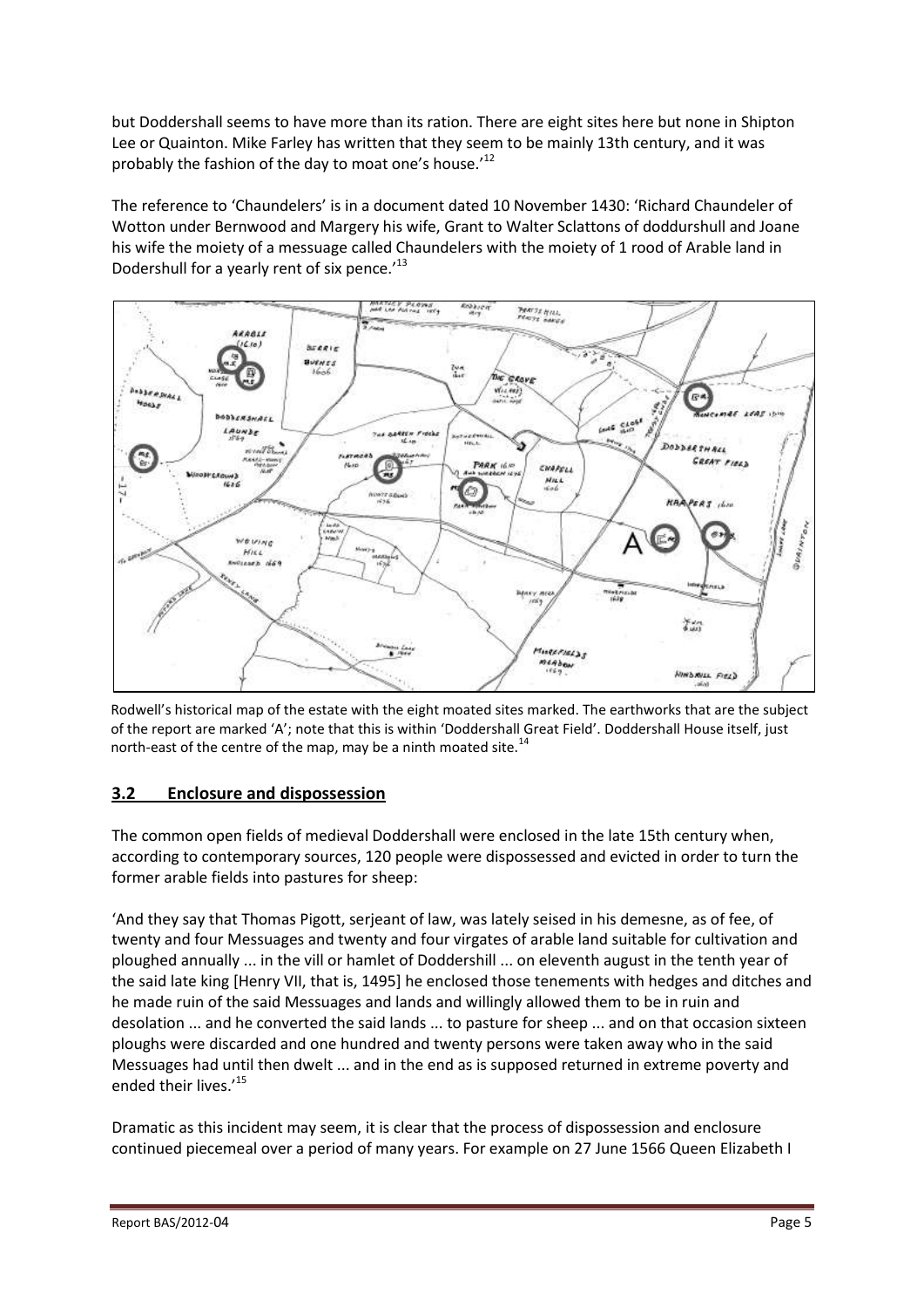granted 'licence to Thomas Pigott and his heires to throw down a cettain messuage and barn to convert to pasture and enclose certain lands in Dodershall, 110 acres of arable.'<sup>16</sup>

# **3.3 'Doddershall Great Field'**

Today the earthworks stand at the junction of four fields – though these were originally one, named variously 'Doddershall Great Ground' or 'Doddershall Great Field'. This was roughly 200 acres and the largest on the estate.<sup>17</sup> It was probably one of the common open fields of the medieval manor.<sup>18</sup>

The earliest estate documents for Doddershall are Deeds and Rentals which list areas of land, rarely buildings. Rodwell writes that '... it was during the 16th century that field names were first listed in the documents, by which time "Doddershall Great Ground" had already been renamed "Harpers Field". I believe that that this was because as soon as it was enclosed it was rented to William Harper of Quaynton, husbandman'.<sup>19</sup>

References to this field, the largest on the estate, appears regularly in the documents: '15?? The particular of his present revenues... The Harpers feilds  $175f.^{\prime20}$ 'c1620 Dothershull ... The Harpers fields plough copse  $£190.^{21}$ '6 February 1623/4 ... Dotheshall greate field als Harpers feild  $...$ <sup>22</sup> '31 January 1638/9 ... Sir Richard Pigott of Doddershall, Knight, Grant to John Humfries of Addlington, Yeoman ... Dothershall Greayte ffield alias Harpers ffield...<sup>'23</sup>

Such references continue until 1685 ('1685 Doddershall Rent Roll for Lady Day. John Rogers for Harpers feild and Long Close £87.10.0.<sup>'24</sup>), indicating that the 'Great Field' remained intact throughout the 17th century.

The first indication of possible division appears just after the turn of the century ('1706 John Franklyn. Harpers field £160. Meadow to it. £20 ...<sup>'25</sup>) though the meadow could have been an entirely separate piece of land. But in 1735 the division is confirmed: 'Memorandum 5 December 1735 John Franklyn of Harpers Field in the parish of Quainton, grasier, Tenant to a certain Messuage ... and also the Great Ground otherways called Harpers Feild as it is now divided into three parts...<sup>726</sup>

This is the first time since the medieval period that a dwelling is mentioned in connection with a land holding. In another document of the same date (5 December 1735), the position of the accompanying dwelling is clearer: 'Richard Franklyn of Dothershall, Grazier, Tenant to a Messuage with the barns etc ... also the ground thereunto adjoining called Morefields ...<sup>27</sup>

By 1751 the buildings are defined in more modern terms and with a different tenant: 'A farmhouse and outhouses let to John Bayley. £324.8.9. Great Harpers Feild. Little Harpers Feild and orchard...<sup>'28</sup>

# **3.4 Map evidence**

The first known plan of Doddershall estate dates from 1587 and a dispute about grazing rights.<sup>29</sup> This shows Harpers Field as a single large undivided area. Watercourses are not generally shown on the map, but buildings are. On the plan, Harpers Field contains neither a building nor a moat.

Thomas Jefferys' map of Buckinghamshire, 1770, is of too large a scale to show individual fields and earthworks, but it does<br>a scale to show individual fields and earthworks, but it does



map. The earthworks are centre-right.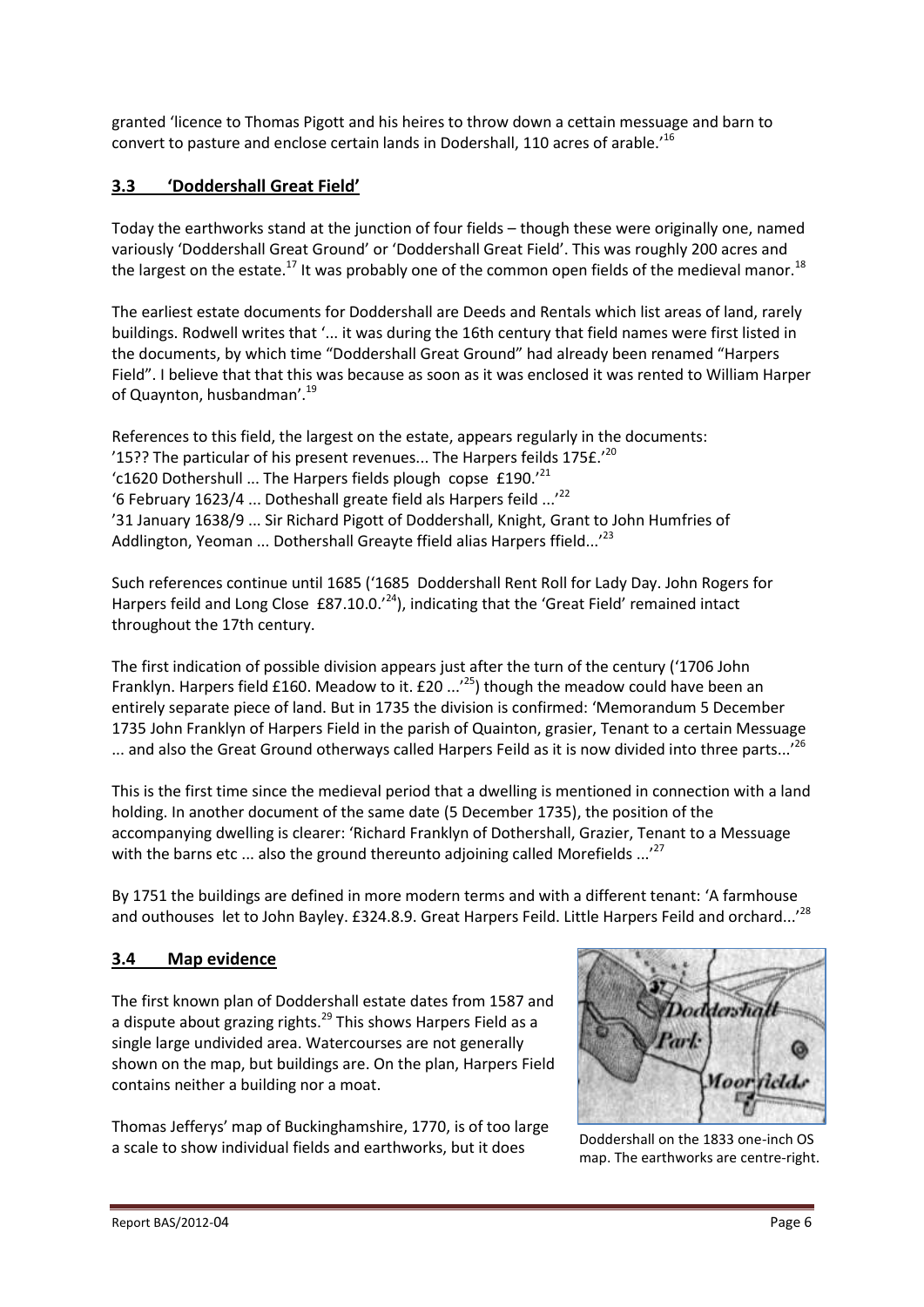mark two sets of buildings, named 'Moorfields' and 'Harpersfield', in the positions occupied today by Lower South Farm and Upper South Farm respectively.<sup>30</sup>

The two other extant maps of the estate both date from the 19th century. That of 1859 shows the earthworks as a horseshoe-shaped moat at the junction of the four fields, which are named in the key as Upper Harpers, Lower Harpers, Cotemere Mead, and Rook Tree and Cowslip Meadow.<sup>31</sup> That of 1892 confirms this position;<sup>32</sup> it was drawn to show the then proposed Great Central railway line, which opened in 1899.<sup>33</sup>

The earthworks are also shown clearly on the 1833 one-inch Ordnance Survey map and again on the 1885 edition, where their shape exactly matches that we see today.<sup>34</sup>

#### **4: Discussion**

# **4.1 A moated house site from before 1430?**

Rodwell agrees with RCHM but goes further, suggesting that the earthworks are the remains of a moated house site named 'Chaundlers' in a document of 1430.

This certainly might have been a medieval moated house site. There are several moated sites on the Doddershall estate (Rodwell counts eight) and the records show that the Pigott family carried out a consistent policy of eviction during the years after 1495, leaving properties deserted and derelict. This may be one of them – even though its position in the centre of 'Dothershall Greayte ffield', a former common open field, is curious.



The earthworks as shown on the 1910 Land Valuation map, with what may be the remains of a 'return' channel at the southeast corner.<sup>35</sup>

The evidence that it is 'Chaundlers', however, is weak. The name is mentioned in the documents transcribed by Rodwell only once, and his identification appears to be

based only on the fact that this is the largest surviving 'moated site' on the estate.

Surviving documents offer no evidence for occupation of the earthworks site between the 16th and 18th centuries. When in 1735 a 'messuage' is mentioned in connection with Harpers Field, then occupied by the tenant John Franklyn, the evidence of Jefferys' map 35 years later shows that the dwelling itself was also called 'Harpers Field' - and matching Jefferys with 19th-century maps shows that is not the earthworks but today's Upper South Farm.

The form of the earthworks today tells us little, because modern dredging and clearance work have been carried out. On the other hand, the horseshoe shape of the 'moats' has remained unchanged since at least 1859, and the map accompanying the 1910 Land Valuation seems to indicate a truncated fourth channel, now further filled in.

So while this may be a medieval moated house site, both the documentary evidence and the currently visible physical evidence are inconclusive.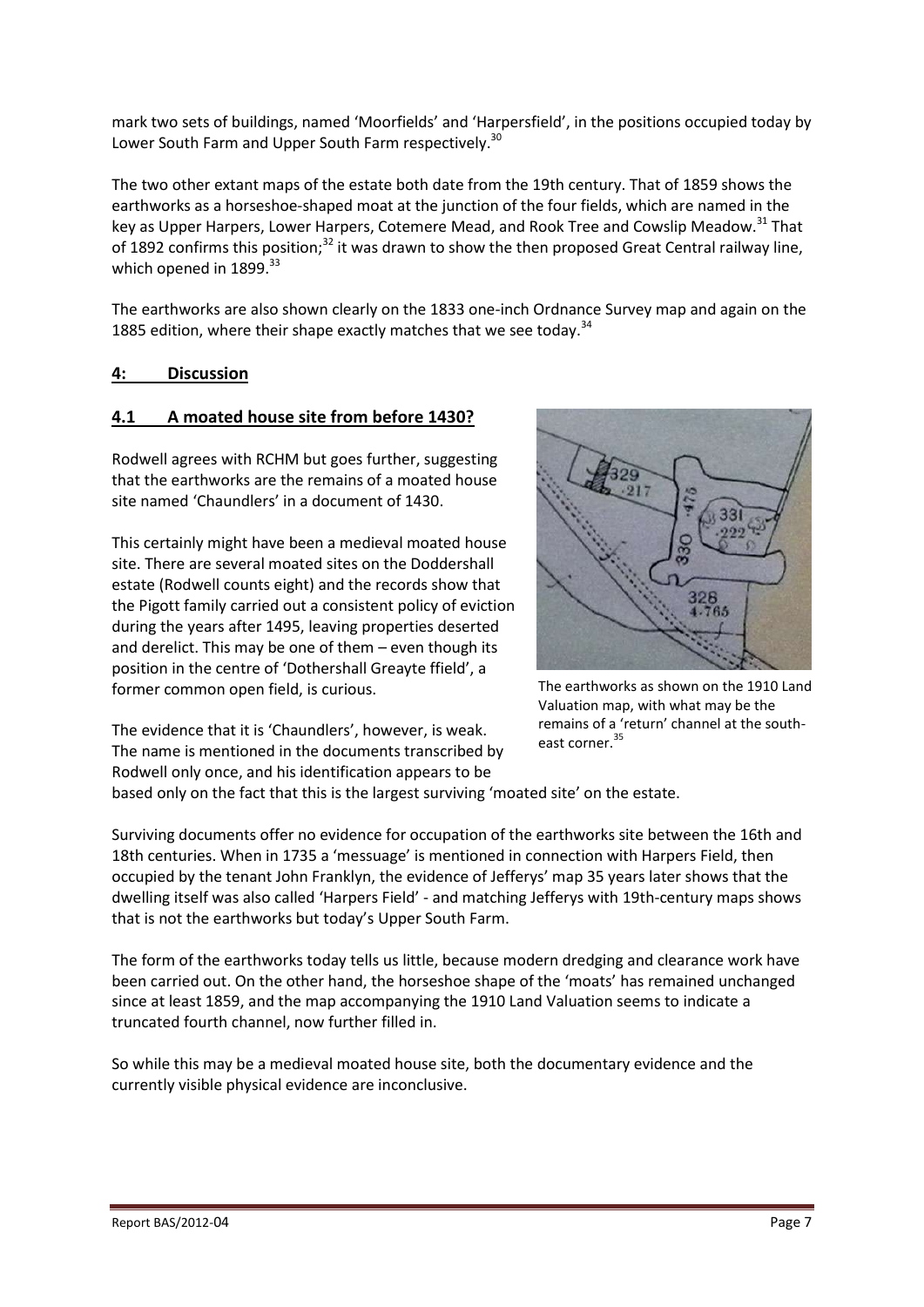# **4.2 A gun battery from the English Civil War?**

During the English Civil War of the 1640s the area around Aylesbury saw considerable skirmishing, with control swinging back and forth between Oxford, which was held for the king by Prince Rupert, and the Parliamentarians, who mostly held Aylesbury and the Chilterns.<sup>36</sup>

If the earthworks in question were of the same form in the 1640s as they are today, they would have offered an effective gun platform for the Parliamentary side, slightly raised above the surrounding open field, defended on three sides by a low earth bank and the 20ft-wide 'moats'. Artillery in the 17th century was fired with a low trajectory, so such a battery would command an open field of fire westwards towards Doddershall House and Royalist Oxfordshire. During agricultural clearance of the earthworks during the 1990s, musket balls were found.<sup>37</sup>

The English Heritage 'Pastscape' website is unequivocal: 'MONUMENT NO. 342706: Civil war gun position, for a single cannon. Horse shoe shaped earthwork with a defensive ditch.' <sup>38</sup> But apart from this and the description 'Civil War Battery' on the modern Ordnance Survey map, there seems to be no solid evidence. The most likely source for the Ordnance Survey's attribution is local tradition – yet there is no mention of the earthworks in the Doddershall Papers until the estate map of 1859.

Once again this is a plausible theory, but currently visible physical evidence is inconclusive.

# **4.3 Later agricultural works?**

Today the earthworks show signs of recent dredging to keep the wide water channels clear, and relatively recent replanting of the surrounding copse. The channels are probably locally useful in draining surrounding fields and keeping the nearby driveway to Doddershall House free of flooding. It is uncertain, however, whether this was their original function. The three channels are large – approximately 20ft wide by 90ft long – and their shape is more complex than a simple agricultural drainage pond would require.

A further suggestion is that the earthworks and ponds, standing beside the main driveway, may have been constructed as a 'garden feature' for Doddershall Park. This is unlikely. The drive was not diverted to its present position until the coming of the Great Central railway in the 1890s<sup>39</sup> and the estate map of 1859 shows the earthworks in the middle of fields.

The earthworks are clearly in use today as drainage and a copse within an agricultural estate, but their complex and unchanging form makes it unlikely that they were dug just for that purpose.

# **4.4 A site that has been reused over the centuries?**

The earthworks have never been investigated by excavation. As we have seen, currently available physical and documentary evidence is insufficient to determine their original use. The known history of Doddershall over the centuries does however give plausibility to both theories.

It does not seem unreasonable to suggest that succeeding generations may have turned an original deserted moated house site to their own purposes: the parliamentary forces of the 1640s finding it an ideal defensive position for a gun battery, while modern farming has reused it for agricultural drainage and tree planting.

But only further investigation by archaeological survey and excavation will determine whether one, or both, of these theories is correct.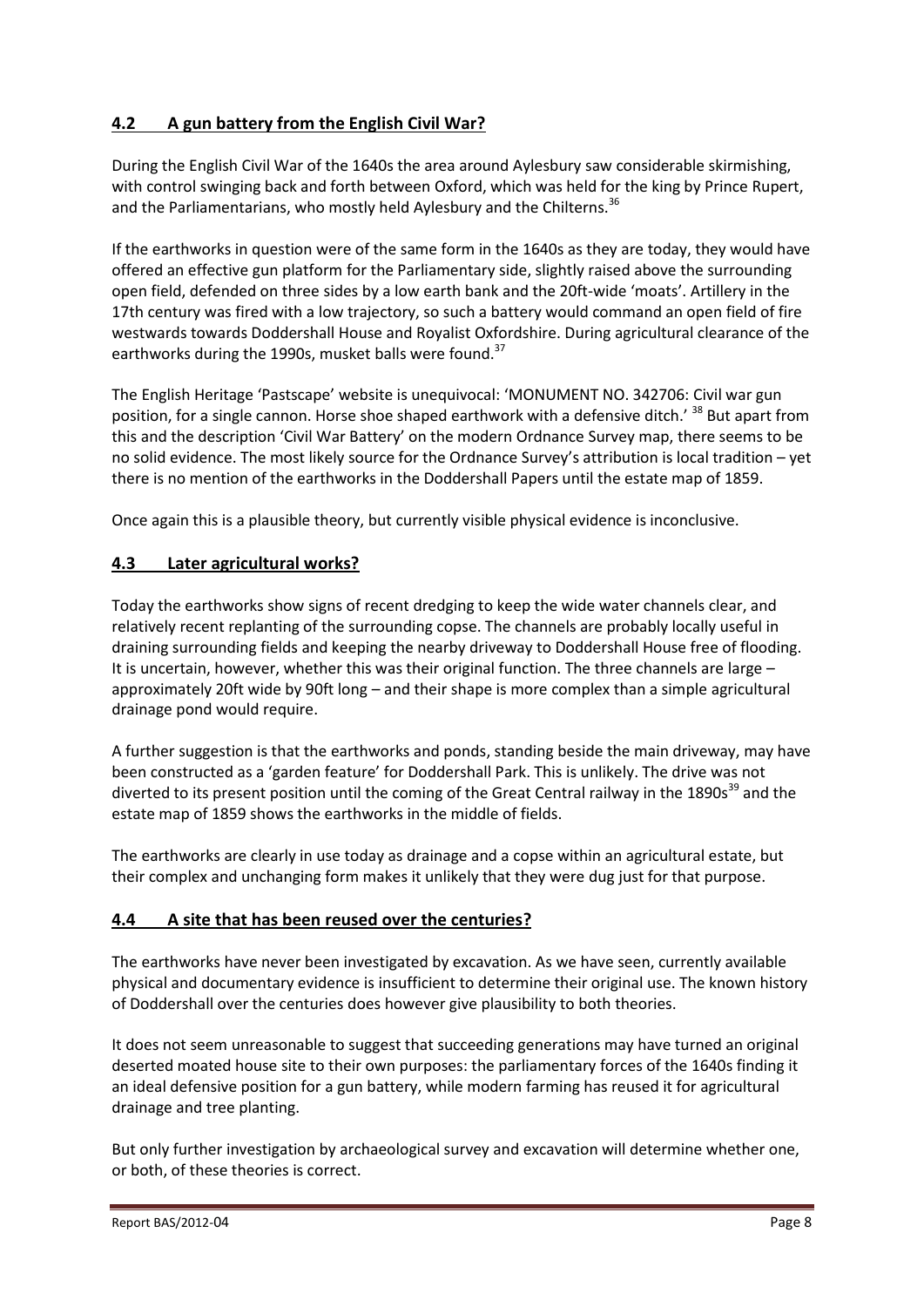# **5: Conclusions**

#### **5.1 Significance and value as a heritage asset**

Because of the conflicting interpretations of the site and lack of archaeological investigation we are unable to make an assessment of its historical significance but trust that this report will make a real contribution to the HS2 Environmental Impact Assessment process (EIA). We believe that the findings of this report confirm that the earthworks have potentially 'Moderate' significance within Table 11 of the Cultural Heritage chapter of the HS2 EIA Scoping and Methodology Report of September 2012 (SMR).

#### **5.2 The impact of HS2**

The earthworks are likely to be within the construction zone of the HS2 high-speed line. If the line goes ahead as planned the earthworks will be destroyed.

On the basis of information currently available from the Department for Transport and HS2 Limited we believe the impact within Table 12 of the SMR would be 'High'. We therefore conclude that the potential significance of the effect within Table 13 of the SMR is 'Major'.

#### **5.3 Recommendations**

The earthworks are only a small part of a complex and largely uninvestigated ancient and historically significant landscape at Doddershall so should be investigated as part of an extensive landscape and archaeological survey. Also, especially in view of conflicting interpretations of the site, we believe an intensive archaeological survey of the earthworks and their setting is essential, with trial excavations at key points, followed by full excavation if appropriate.

# **REFERENCES**

#### ABBREVIATIONS:

- CBS Centre for Buckinghamshire Studies
- HER Historic Environment Record
- RCHM Royal Commission on Historic Monuments

#### NOTES

- 1: ARUP HS2 Post Consultation Route Plan and Profile Sheet 12 (Drawing number HS2-ARP-00- DR-RW-05012, issue 4.0, January 2012).
- 2: UK Ordnance Survey 'Explorer' Map 181: Chiltern Hills North (Revised 2009).
- 3: Domesday Book: Buckinghamshire, folio 153a.
- 4: RCHM Buckinghamshire, volume 2, page 243.
- 5: Quoted in Buckinghamshire HER record ID 0033400000.
- 6: Ministerial statement a[t https://www.gov.uk/government/news/investing-in-rail-investing](https://www.gov.uk/government/news/investing-in-rail-investing-in-jobs-and-growth)[in-jobs-and-growth](https://www.gov.uk/government/news/investing-in-rail-investing-in-jobs-and-growth) with a map showing the restored line at [https://www.gov.uk/government/uploads/system/uploads/attachment\\_data/file/3644/map](https://www.gov.uk/government/uploads/system/uploads/attachment_data/file/3644/map-all-schemes.pdf) [-all-schemes.pdf](https://www.gov.uk/government/uploads/system/uploads/attachment_data/file/3644/map-all-schemes.pdf)
- 7: RCHM Buckinghamshire, volume 2, page 243.
- 8: G Rodwell, Doddershall and Shipton Lee (printed by the author, Quainton 1999), page 1.
- 9: Buckinghamshire HER record ID 0033400000.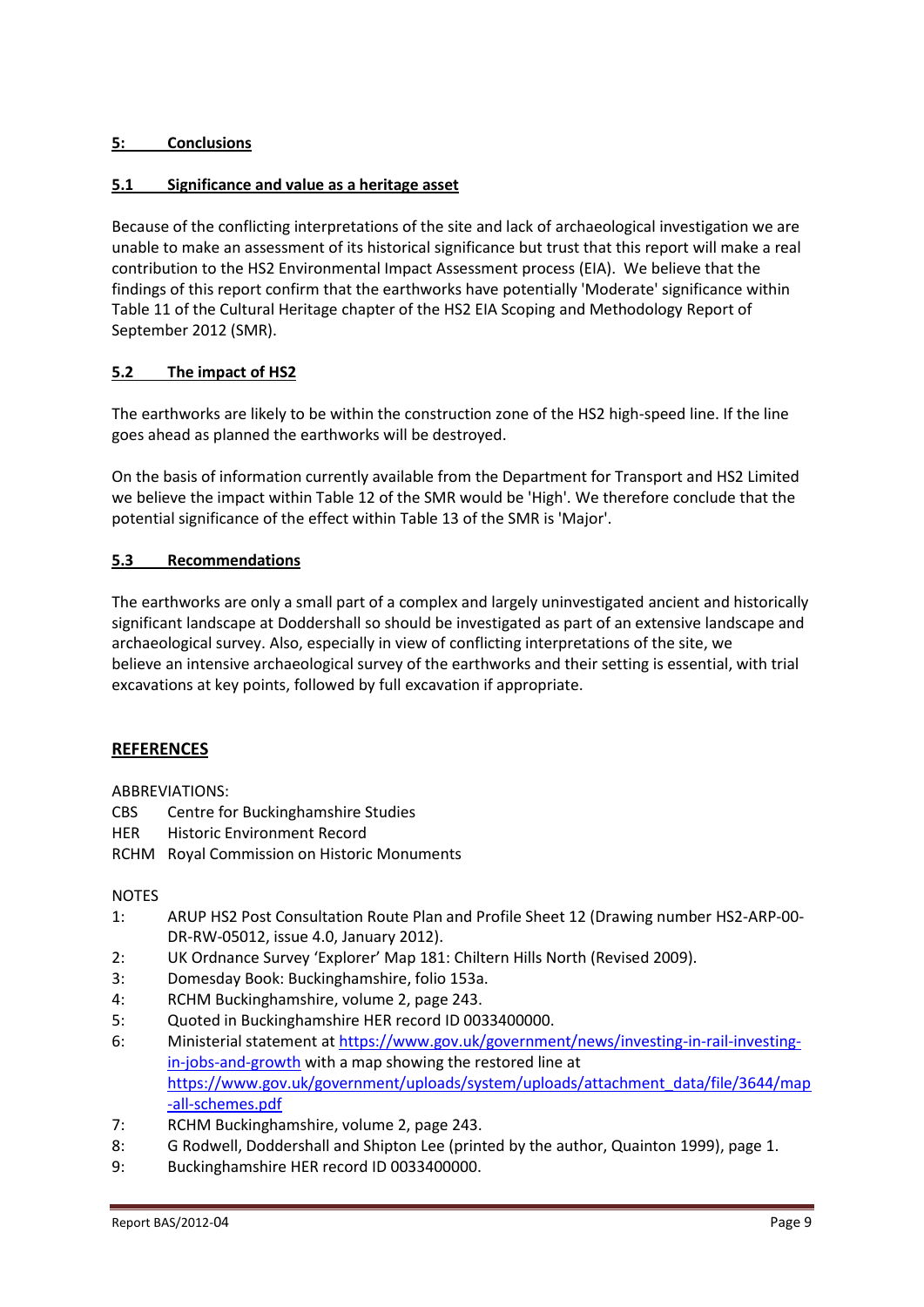- 10: Michael Farley, personal communication.
- 11: CBS D/P Addl 23 (c1225?), in Rodwell, page 5.
- 12: Rodwell, page 1; he gives no source reference for the dating attributed to Mike Farley.
- 13: CBS D/P 166 (10 November 1430), in Rodwell, page 8.
- 14: Reproduced from Rodwell, page 17.
- 15: I.S. Leadam, The Domesday of Inclosures 1517-1518 (London, two volumes 1897), volume 1, page 162, quoted in Rodwell, pages 8-9.
- 16: CBS D/P 344 (27 June 1566), in Rodwell, page 11.
- 17: Calculated from its four constituent fields as shown on the Plan of the Manor of Dodershall 1859, reproduced in G Rodwell, Doddershall and Shipton Lee – Addendum (printed by the author, Quainton 2003) pages 49E-G.
- 18: CBS D/P 466.
- 19: Rodwell, page 1.
- 20: CBS D/P Addl 1a (15??), in Rodwell, page 12. The next largest field is 'the nether grounde and Mead 100£'.
- 21: CBS D/P Addl 1a (c1610), in Rodwell, page 15.
- 22: CBS D/P Addl 2 (6 February 1623/4), in Rodwell, page 22.
- 23: CBS D/P 466 (31 January 1638/9), in Rodwell, page 23.
- 24: CBS D/P Addl 1b (1685), in Rodwell, page 26.
- 25: CBS D/P Addl 1b (1706), in Rodwell, page 26.
- 26: CBS D/P Addl 1c.8 (5 December 1735), in Rodwell, page 31.
- 27: CBS D/P Addl 1c.9 (5 December 1735), in Rodwell, page 31.
- 28: CBS D/P Addl 3 (c1751), in Rodwell, page 32.
- 29: The 1587 map itself is at Doddershall House, in the possession of the Prideaux family. Redrawn versions of the map appear in G Lipscomb, opposite page 51, and a 'corrected' version of Lipscomb's version is in Rodwell, page 16.
- 30: Buckinghamshire in the 1760s and 1820s: The County Maps of Jefferys and Bryant (Buckinghamshire Archaeological Society, Aylesbury 2000) page 3.
- 31: Plan of the Manor of Doddershall 1859, reproduced in Rodwell, Addendum, page 49F.
- 32: CBS D/P Addl 21 (1892), reproduced in Rodwell, page 19.
- 33: Lesley Oppitz, Lost Railways of the Chilterns (Newbury 2005) page 62.
- 34: British History Online: Ordnance Survey Epoch 1 (1885) 'England Buckinghamshire: 022'. URL: [http://www.british-history.ac.uk/mapsheet.aspx?compid=55108&sheetid=933&zm=1](http://www.british-history.ac.uk/mapsheet.aspx?compid=55108&sheetid=933&zm=1%20&x=458&y=298&ox=4059&oy=2900)  [&x=458&y=298&ox=4059&oy=2900](http://www.british-history.ac.uk/mapsheet.aspx?compid=55108&sheetid=933&zm=1%20&x=458&y=298&ox=4059&oy=2900) Date accessed: 25 November 2012.
- 35: Doddershall 1910 Land Valuation map: National Archives IR126/1/224.
- 36: See for example John Adair, A Life of John Hampden the Patriot 1594-1643 (London 2003) pages 175, 195, 201-2, 209, 214, and 227-243.
- 37: Christopher Prideaux, owner of Doddershall estate, personal communication, November 2012.
- 38: See **URL:** [http://www.pastscape.org.uk/hob.aspx?hob\\_id=342706](http://www.pastscape.org.uk/hob.aspx?hob_id=342706)
- 39: Rodwell, page 3.

#### THANKS

to Christopher Prideaux, owner of Doddershall, for showing members of BAS around the Doddershall estate and giving us access to make this survey.

and to Mike Farley, Steve Nicholl, Karen Pepler and John Sheldon for their contributions to the survey and research. Any errors are the responsibility of the author, Peter Marsden.

PM 9 Dec 2012